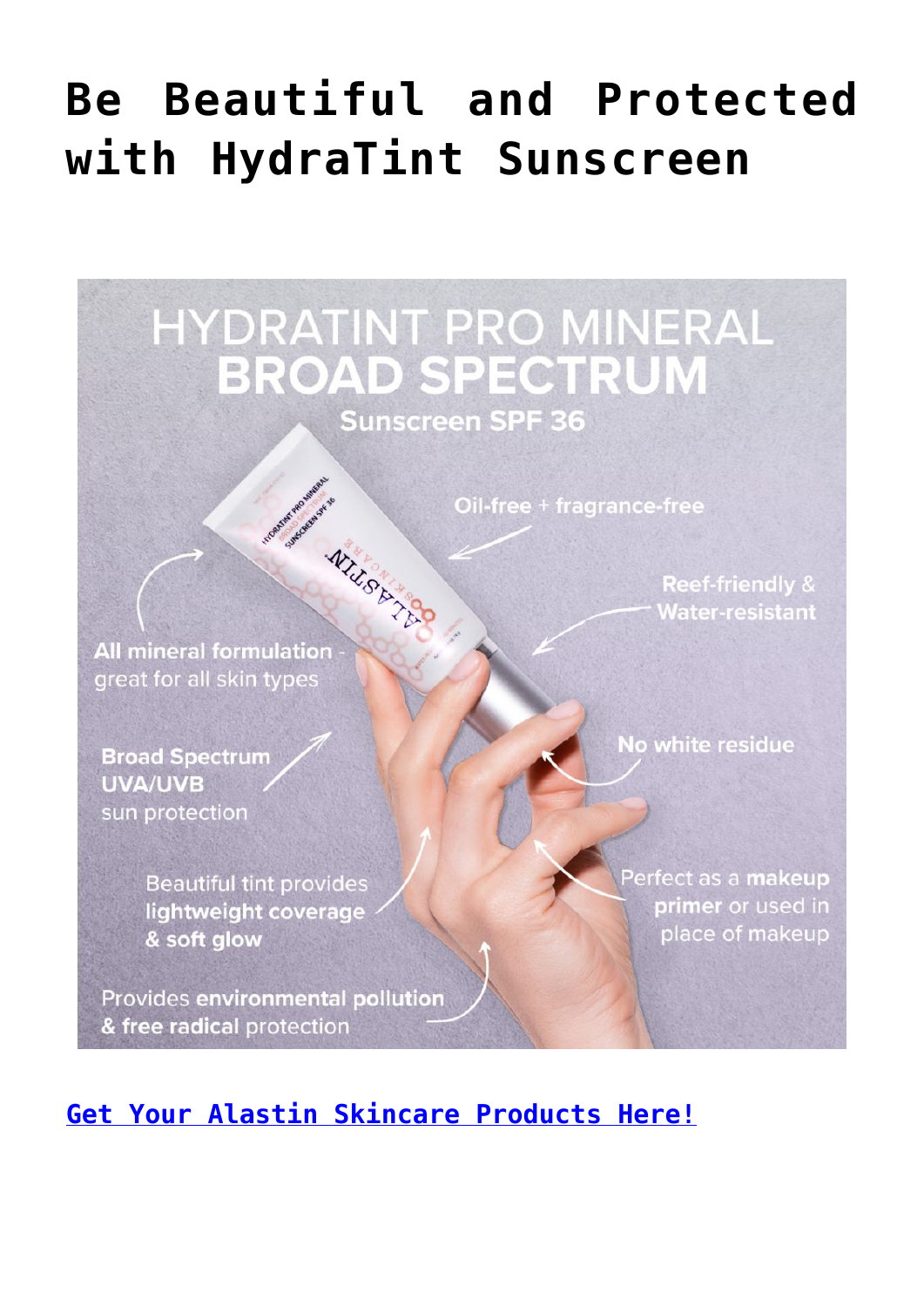## **WHY SUNSCREENS ARE SO IMPORTANT**

When it comes to skin care and sun protection, broad spectrum sunscreen is a non-negotiable. Constant exposure to UVA and UVB rays can negatively impact the condition of skin, however, avoiding these harmful UV rays completely is not always the most manageable undertaking.

Our two sun protection products, the Broad Spectrum SPF 30+ Sunscreen and HydraTint Pro Mineral Broad Spectrum Sunscreen SPF 36, are formulated for everyday use and for every skin type. Whether you have sensitive skin, aging skin, or acne prone skin, our facial sunscreen products contain potent, yet soothing ingredients to seal in moisture without clogging pores.

Our team at ALASTIN developed the Broad Spectrum SPF 30+ Sunscreen using Octinoxate 7.5%, Zinc Oxide 10%, Tetrahexyldecyl Ascorbate, Green Tea Extract, Cucumber and Aloe Leaf Extract. This concentrated formula combines key ingredients and botanicals to protect skin from harmful UV rays, while also allowing the antioxidants of various plant extracts to deliver a calming effect on skin.

If you wear makeup on a regular basis and prefer that additional layer of coverage, our HydraTint Pro Mineral Broad Spectrum Sunscreen SPF 36 can correct skin tone unevenness, while protecting against unwanted sun exposure. The universal tint of this mineral sunscreen for face provides a lightweight coverage that is both oil-free, and fragrance-free, and won't leave behind a white residue. The key ingredients of this face sunscreen include Titanium Dioxide 8.9%, Zinc Oxide3.4%, Phytoene and Phytofluene, Thermus Thermophilus Ferment, and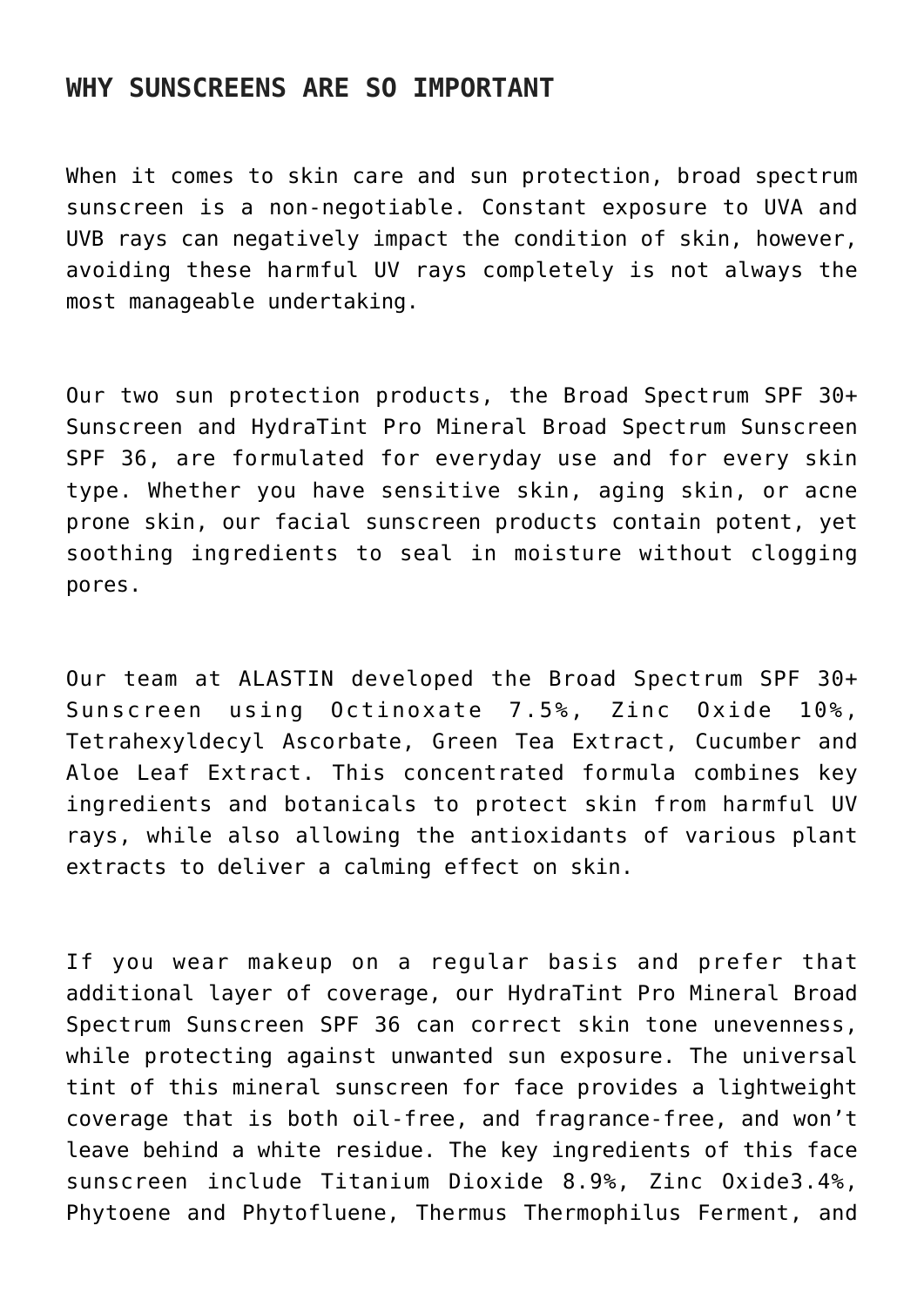Asteriscus Graveolens Extract. The combination of these potent ingredients contain antioxidants to promote protection from sun exposure and environmental pollution, while counteracting IR-generated free radicals.

Use HydraTint Pro Mineral Broad Spectrum SPF 36 daily to protect skin from harmful UVA/UVB rays, shield against environmental pollution and provide a tint with a soft glow for perfect-looking skin.

Our tinted sunscreen was developed for daily use and also can be used immediately following skin treatments. This tinted mineral sunscreen is water-resistant for 40 minutes and reeffriendly to keep the health of our planet in mind.

- All mineral, lightweight formulation.
- Broad Spectrum UVA/UVB sun protection SPF 36.
- Universal tint provides lightweight coverage.
- Environmental pollution protection.
- Counteracts infrared-generated free radicals.
- Oil-free, fragrance-free.
- Reef-friendly formulation.
- Water-resistant 40 minutes.
- No white residue.
- Perfect as a makeup primer or used in place of makeup.

## **[Check out Alastin Skincare Products Here!](https://www.alastin.com/sproutshealth)**